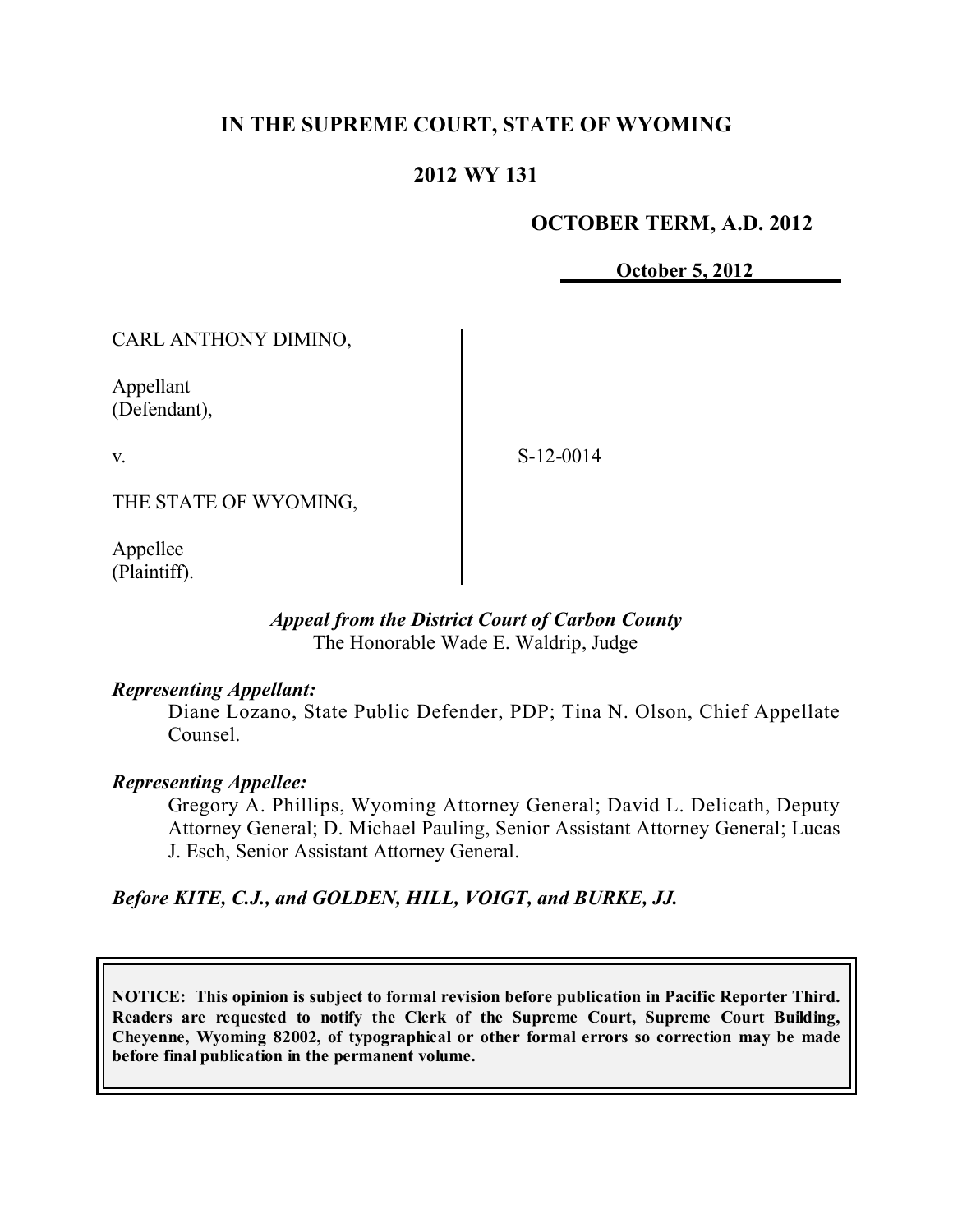# **KITE, Chief Justice.**

[¶1] After conditionally pleading guilty to possession with intent to deliver marijuana, Carl Anthony Dimino challenges the district court's denial of his motion to suppress evidence discovered during a search of his vehicle. He maintains that he was unconstitutionally detained for a drug dog sniff after a traffic stop and that the subsequent search of his vehicle was illegal. We affirm, concluding the trooper had reasonable suspicion to detain him and the search was legal.

## **ISSUES**

[¶2] Mr. Dimino states a single issue on appeal:

Did the trial court err in denying appellant's motion to suppress evidence obtained as a result of his illegal detention and the subsequent search of his rental vehicle?

The State articulates two issues, which we rephrase:

- 1. Did the trooper have a reasonable articulable suspicion of criminal activity to justify detaining Mr. Dimino momentarily so the trooper's drug dog could walk around the rental car for a free air sniff?
- 2. Did the trooper have probable cause to search Mr. Dimino's rental car, with or without the drug dog alert?

## **FACTS**

[¶3] On February 17, 2011, Wyoming Highway Patrol Trooper Jason Green stopped Mr. Dimino on Interstate 80 in Carbon County, Wyoming for driving 79 to 80 miles per hour in a 75 miles per hour zone. The trooper approached the driver's side window to speak with Mr. Dimino and briefly smelled marijuana. Although he tried, he could not "regain" the scent, smelling only cigarette smoke and pine after that. Mr. Dimino provided the trooper with his driver's license and a rental car agreement. The rental agreement indicated that he had rented the car in San Francisco, California for approximately \$1,300.

[¶4] The trooper asked Mr. Dimino to accompany him to his patrol car while he wrote out a warning. In response to the trooper's questions about his travel plans, Mr. Dimino stated that he was traveling to the east coast to pick up some items because he had recently relocated to San Francisco after a divorce. He explained that he had flown to San Francisco two weeks earlier and had been interviewing for a position at Bed, Bath & Beyond.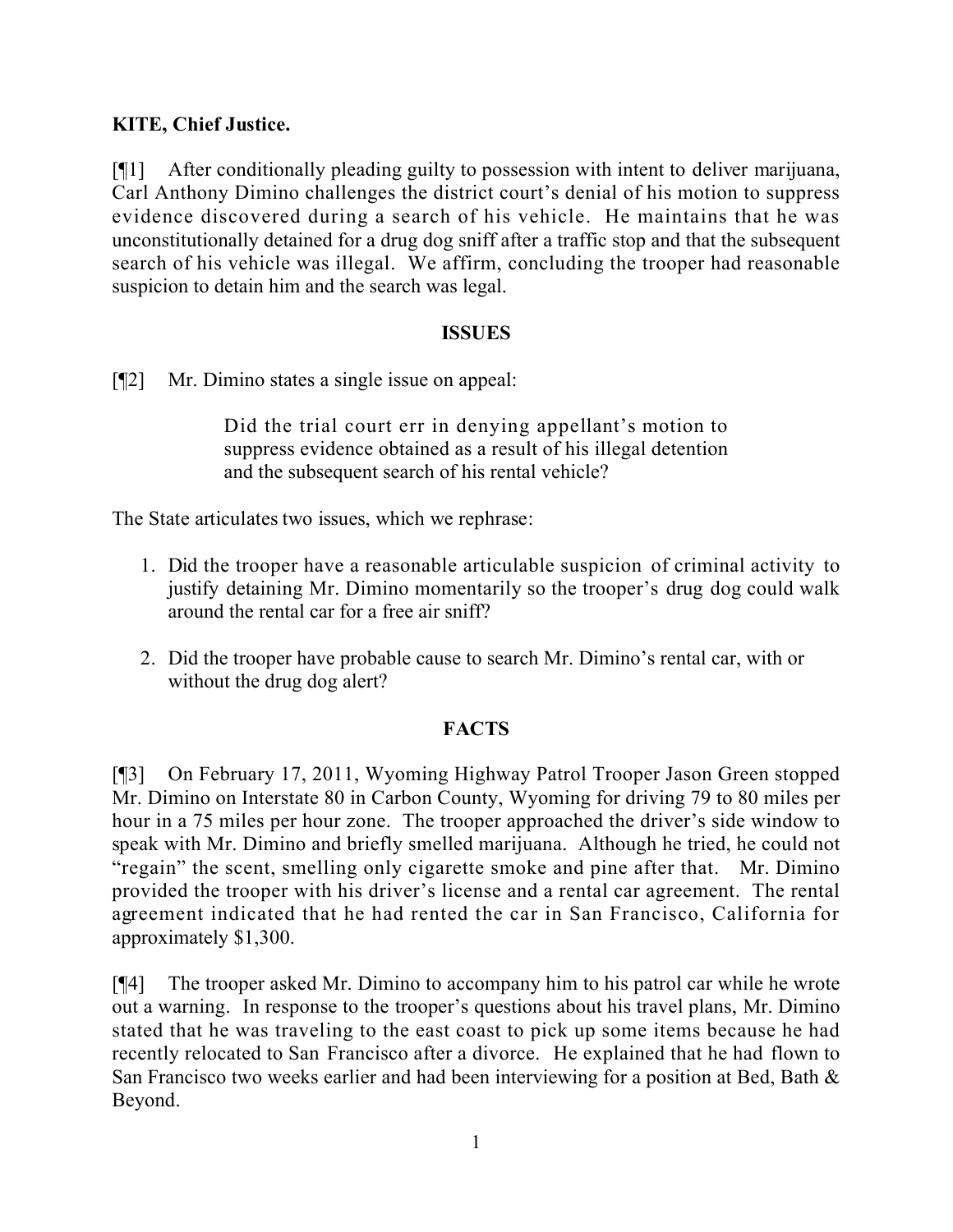[¶5] Mr. Dimino stated that he had rented the car to drive to the east coast because his own car was "a piece of crap." When asked if it would not have been less expensive to fly back to the east coast rather than rent a car, Mr. Dimino said that renting a car was less expensive because he had waited until the last minute to make his travel plans. Throughout the stop, Mr. Dimino displayed signs of nervousness. Trooper Green observed that he was sweating and his eyes welled up with tears and he was often hesitant to answer the trooper's questions.

[¶6] Trooper Green completed the warning, and Mr. Dimino got out of the patrol car. As Mr. Dimino was returning to his car, the trooper asked if he would answer a few more questions but told him that it was not required. Mr. Dimino agreed to answer more questions, and the trooper asked if he was involved in criminal activities like transporting marijuana, which he denied. Mr. Dimino refused the trooper's request to search his vehicle, so the trooper told him that he was going to have his drug dog, Kato, perform an exterior sniff of the vehicle. The dog was very excited when he was released from the patrol car, but shortly calmed down and alerted to the trunk area of Mr. Dimino's car. After retrieving the keys from Mr. Dimino, Trooper Green opened the car and found a duffle bag containing fifteen pounds of marijuana.<sup>1</sup>

[¶7] Mr. Dimino was arrested and charged with one count of possession of marijuana in a felony amount and one count of possession with intent to deliver marijuana. He pleaded not guilty to the charges and filed a motion to suppress the evidence obtained during the search of his car. He presented two arguments in furtherance of his motion to suppress  $-1$ ) the trooper did not have reasonable articulable suspicion to justify detaining him for the dog sniff; and 2) the dog was not sufficiently reliable, so his alert could not establish probable cause for the search of the car. After a hearing, the district court denied Mr. Dimino's motion to suppress. He then entered into a plea agreement with the State in which he pleaded guilty to the possession with intent to deliver charge and the other charge was dismissed. Mr. Dimino's guilty plea was conditional as he reserved his right to appeal the district court's denial of his motion to suppress. The district court sentenced him to serve three to five years' incarceration, and he appealed.

## **STANDARD OF REVIEW**

[¶8] We apply the following standard in reviewing a denial of a motion to suppress evidence:

> Factual findings made by a trial court considering a motion to suppress will not be disturbed unless the findings are clearly erroneous. *Meek v. State*, 2002 WY 1, ¶ 8, 37 P.3d 1279, ¶ 8

 <sup>1</sup> The duffle bag also contained another drug, THC crystals ("Keefe").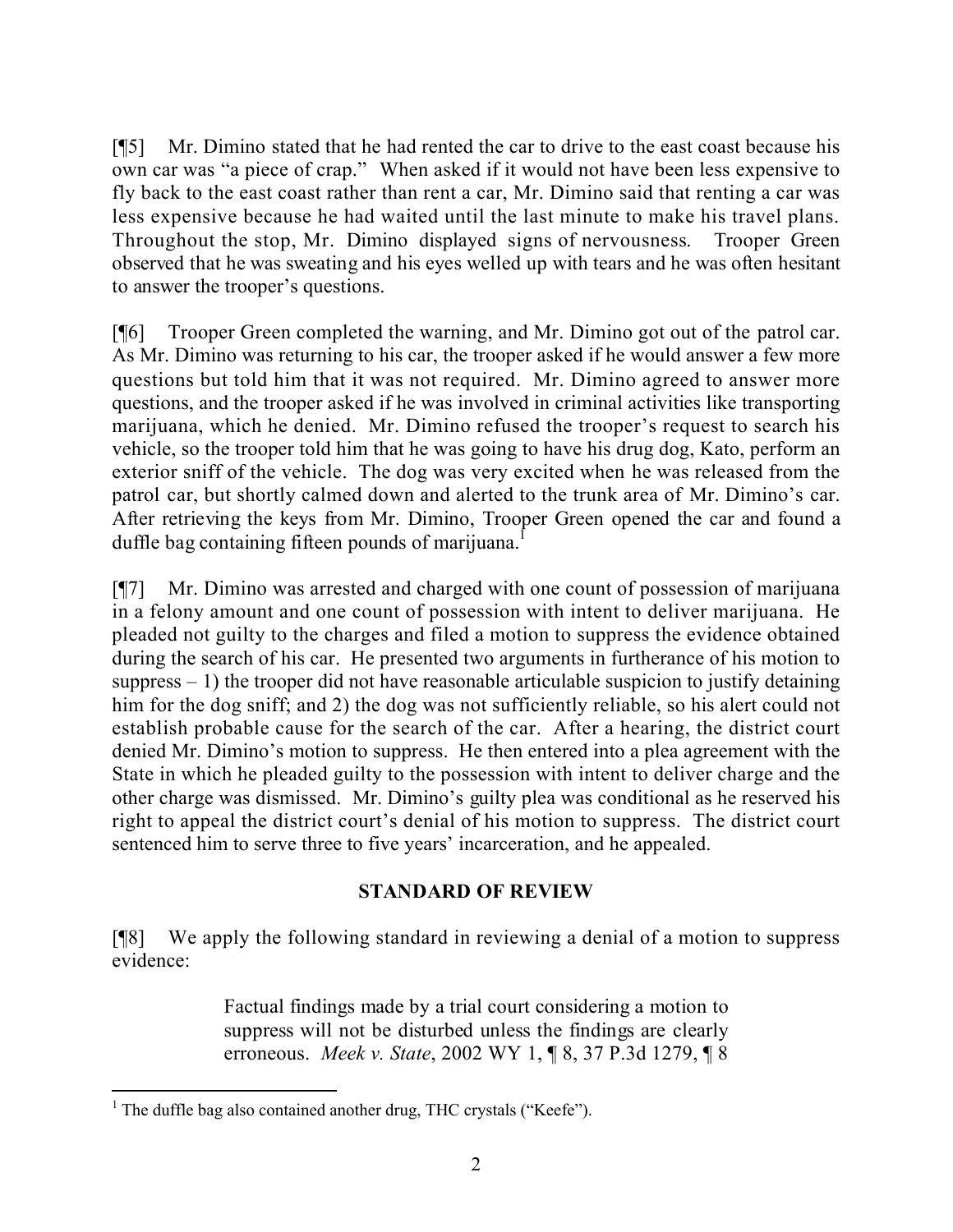(Wyo.2002). Because the trial court has the opportunity to hear the evidence, assess witness credibility, and draw the necessary inferences, deductions, and conclusions, we view the evidence in the light most favorable to the trial court's determination. *Id*. Whether an unreasonable search or seizure occurred in violation of constitutional rights presents a question of law and is reviewed *de novo*. *Vasquez v. State*, 990 P.2d 476, 480 (Wyo.1999).

*O'Boyle v. State,* 2005 WY 83, ¶ 18, 117 P.3d 401, 407 (Wyo. 2005). *See also Sutton v. State,* 2009 WY 148, ¶ 9, 220 P.3d 784, 787 (Wyo. 2009); *Flood v. State,* 2007 WY 167, ¶ 10, 169 P.3d 538, 542 (Wyo. 2007).

### **DISCUSSION**

### *Detention*

[¶9] Mr. Dimino claims Trooper Green violated his constitutional right to be free from illegal searches and seizures by detaining him for the drug dog sniff. He does not present an independent evaluation of protections offered by the Wyoming Constitution; consequently, we limit our review to federal constitutional standards. *See Flood,* ¶ 12, 169 P.3d at 543. The Fourth Amendment to the United States Constitution states:

> The right of the people to be secure in their persons, houses, papers, and effects, against unreasonable searches and seizures, shall not be violated, and no warrants shall issue, but upon probable cause, supported by Oath or affirmation, and particularly describing the place to be searched, and the persons or things to be seized.

[¶10] There are three tiers of interaction between police and citizens under the Fourth Amendment – consensual encounter, investigatory detention and arrest. *Sutton,* ¶ 10, 220 P.3d at 788. *See also Custer v. State,* 2006 WY 72, ¶ 13, 135 P.3d 620, 624-25 (Wyo. 2006); *Collins v. State*, 854 P.2d 688, 691-92 (Wyo. 1993). A traffic stop is analogous to a second tier "investigatory detention" and is sometimes called a *Terry* stop, after *Terry v. Ohio*, 392 U.S. 1, 88 S.Ct. 1868, 20 L.Ed.2d 889 (1968). *Barch v. State,* 2004 WY 79, ¶ 7, 92 P.3d 828, 831 (Wyo. 2004). "[A]n investigative detention must be temporary, lasting no longer than necessary to effectuate the purpose of the stop . . . . " *O'Boyle,* ¶ 47, 117 P.3d at 414. The officer may expand the investigative detention beyond the scope of the initial stop only if the citizen consents to the expanded detention or if "there exists an objectively reasonable suspicion that criminal activity has occurred or is occurring." *Id.*, ¶ 48, 117 P.3d at 414, citing *Damato v. State,* 2003 WY 13, ¶ 13, 64 P.3d 700, 706 (Wyo. 2003) and *Brown v. State,* 944 P.2d 1168, 1172 (Wyo. 1997). Mr.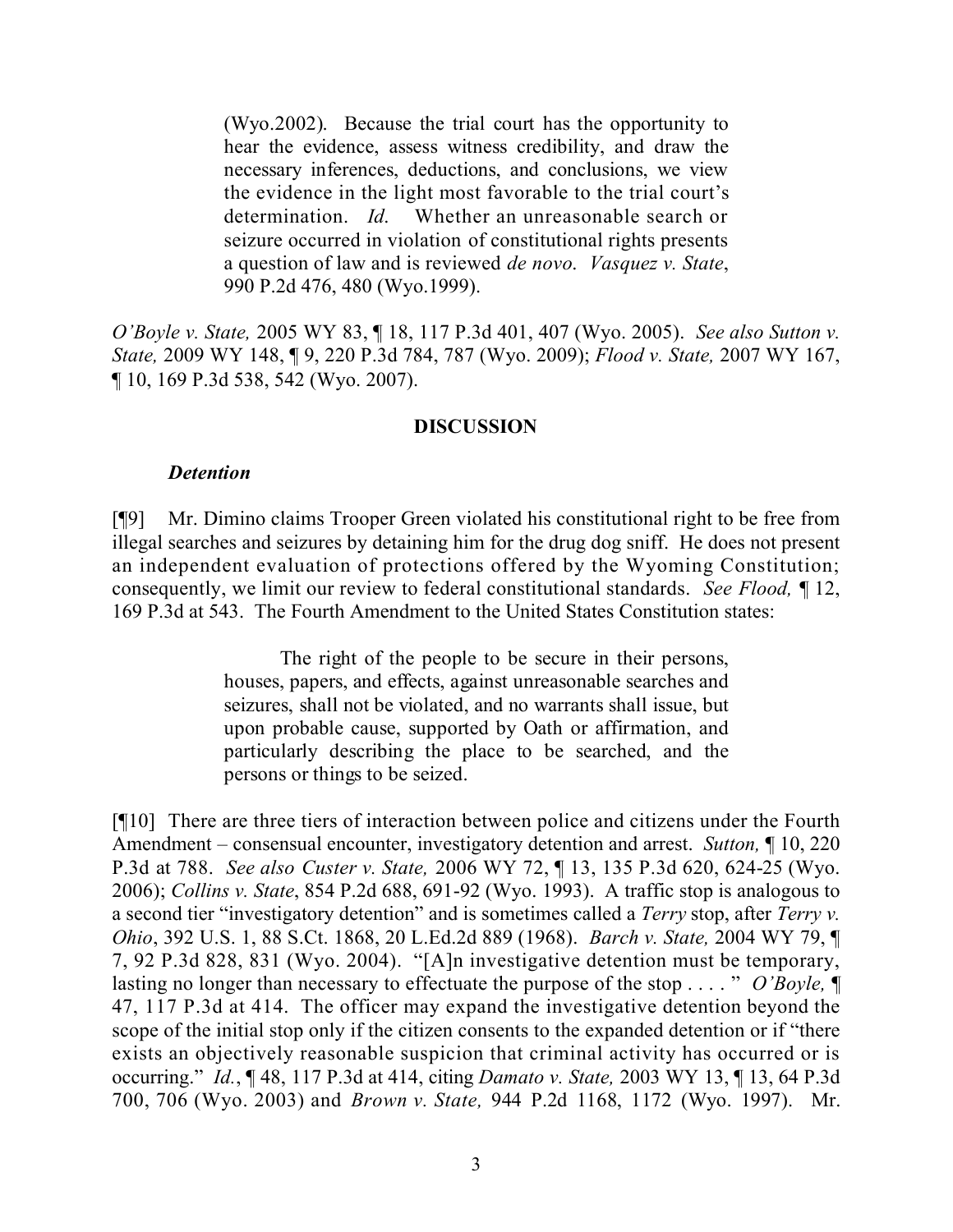Dimino refused to consent to a search of his car and indicated that he wanted to leave; consequently, Trooper Green could only extend the investigative detention for the purposes of employing the drug dog if he had reasonable suspicion that Mr. Dimino was involved in criminal activity.

[¶11] The district court ruled that the trooper had reasonable suspicion to detain Mr. Dimino:

> Once Trooper Green did not let Mr. Dimino leave and conducted the drug dog sniff around the rental vehicle, their police-citizen interaction progressed from a consensual encounter to an investigatory detention. Mr. Dimino was not free to leave at that point and Trooper Green confined him to the borrow pit, away from Mr. Dimino's car. Therefore, in order to detain Mr. Dimino for the drug dog sniff around the rental vehicle, Trooper Green needed reasonable suspicion to believe that Mr. Dimino was engaged in criminal activity.

> At the time that Trooper Green expanded the consensual encounter into an investigatory detention, he knew the following facts:

> 1. Trooper Green "briefly smelled the odor of Marijuana" emanating from Mr. Dimino's rental vehicle when he approached the driver's side window;

> 2. Mr. Dimino could not say which Bed, Bath & Beyond store he would be managing even after being asked twice, eventually describing only a general geographic area;

> 3. The accuracy of Mr. Dimino's claim that it would be less expensive to drive back to New Jersey rather than fly was immediately questionable considering the \$1,300.00 cost for the rental vehicle; and

> 4. Mr. Dimino's nervousness never subsided throughout the traffic stop even after learning he would receive only a warning citation for speeding; he continued to sweat profusely and shake while in the patrol car.

> In examining the totality of the circumstances present when Trooper Green deployed Kato for a free air sniff around the rental car, the Court finds that a law enforcement officer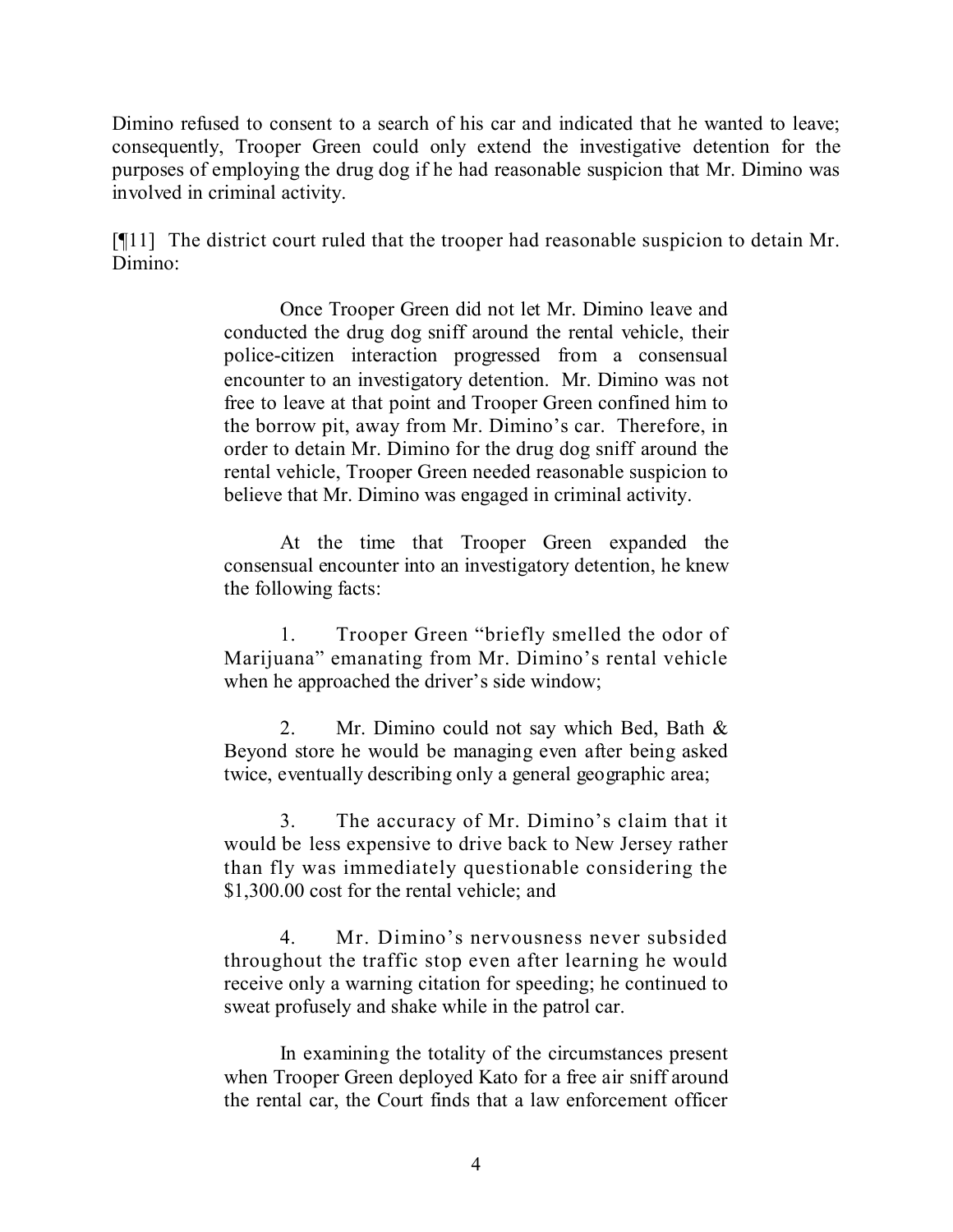would have had an objectively reasonable suspicion to believe that Mr. Dimino was transporting controlled substances in the car. The four facts set out above constitute specific, articulable facts that, taken together with rational inferences, give rise to a reasonable suspicion that Mr. Dimino had committed or was committing a crime. *See Dods v. State,* 2010 WY 133, ¶ 8, 240 P.3d 1208, 1209 (Wyo. 2010). Therefore, the Court holds that Trooper Green possessed the reasonable suspicion necessary to detain Mr. Dimino for the drug dog sniff as part of an investigatory detention.

[¶12] Mr. Dimino makes a recurring argument throughout his brief, which we address first. He maintains that, because the trooper told him he was free to leave, there had to be additional facts developed during the second encounter to meet the reasonable suspicion requirement. He claims the only additional fact was his refusal to consent to the search, which may not be used to establish reasonable suspicion.

[¶13] Mr. Dimino is, of course, correct that "'[t]he failure to consent to a search cannot form any part of the basis for reasonable suspicion.'" *Damato,* ¶ 19, 64 P.3d at 708, quoting *United States v. Wood,* 106 F.3d 942, 946 (10<sup>th</sup> Cir. 1997). However, he points to no authority for the proposition that the facts gathered by Trooper Green during the initial stop could not be used to provide reasonable suspicion for the later detention to run the drug dog around the car. Mr. Dimino insists Trooper Green did not have reasonable suspicion when he released him the first time or he would not have released him. We disagree with that premise. The trooper may have preferred to approach the situation by releasing Mr. Dimino and seeing if he could obtain Mr. Dimino's consent for more questions and/or a search.

[¶14] Mr. Dimino does not direct us to any cases where we have called into question an officer's decision to release a citizen even though he already has reasonable suspicion of criminal activity and then pursue further questioning. To the contrary, *Sutton* is an example of a case where we relied on facts developed before the officer told the citizen he was free to leave to find reasonable suspicion to support a later detention. The trooper stopped Mr. Sutton for speeding, issued him a warning, and told him he was free to leave. As in this case, the trooper then inquired as to whether he could ask Mr. Sutton a few more questions, to which Mr. Sutton acquiesced. After questioning him about the presence of drugs in the car and receiving negative responses, the trooper asked for permission to search the car, which Mr. Sutton refused. Nevertheless, the trooper detained him for a drug dog sniff and, after the dog alerted, the car was searched and marijuana was found. *Id.,* ¶¶ 5-6, 220 P.3d at 786.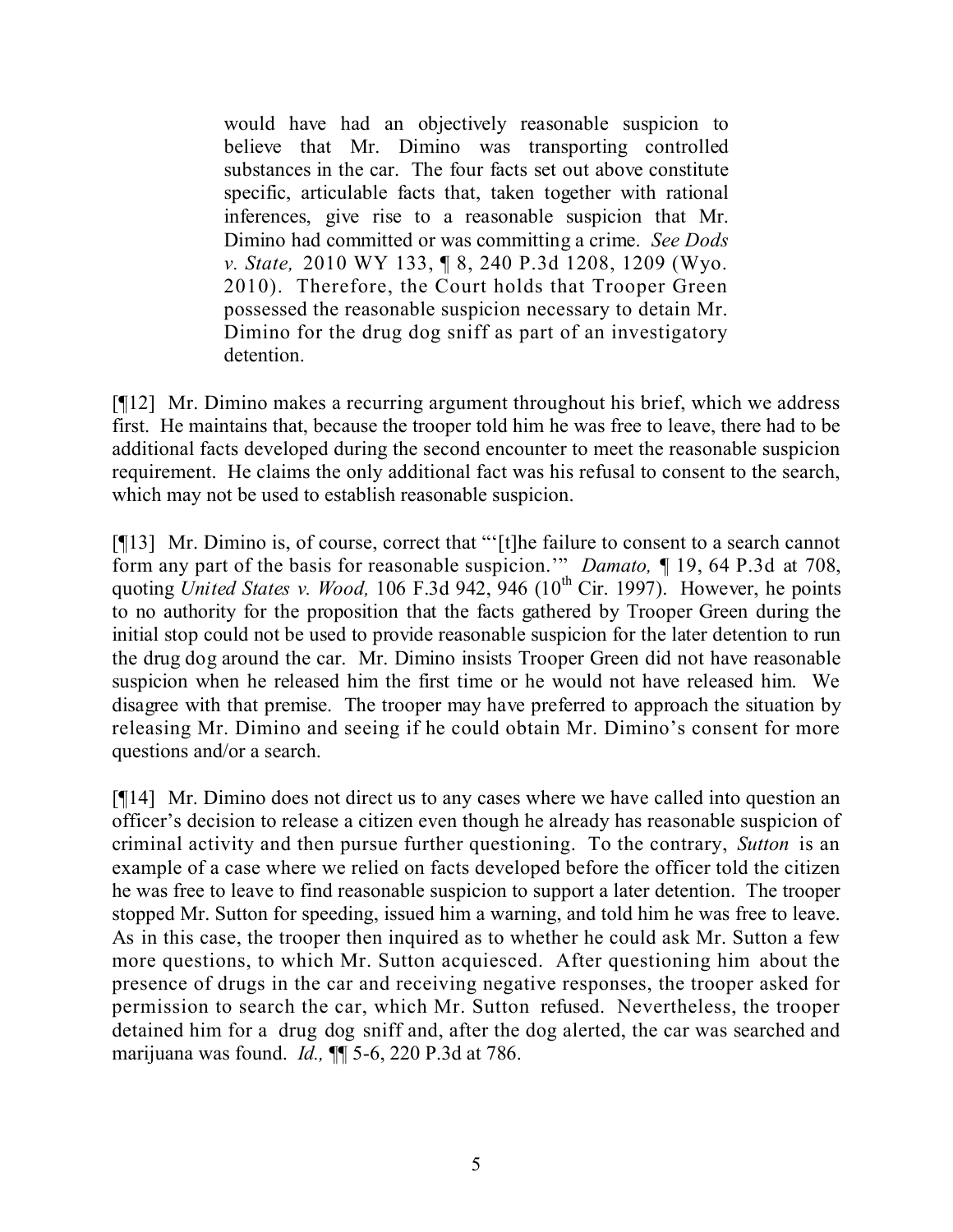[¶15] Mr. Sutton appealed, claiming the trooper lacked reasonable suspicion to detain him for the drug dog sniff. In reviewing his claim, we considered facts discovered or observed by the trooper before he told Mr. Sutton he was free to leave. *Id.,* ¶¶ 18-26, 220 P.3d at 790-91. *See also Feeney v. State,* 2009 WY 67, 208 P.3d 50 (Wyo. 2009). Considering this precedent, we conclude it was proper for the district court to consider the facts developed during the initial stop to determine whether the officer had reasonable articulable suspicion to further detain Mr. Dimino for a drug dog sniff.

[¶16] This ruling is consistent with other principles we employ in determining whether an officer had reasonable suspicion under the Fourth Amendment. We routinely state that we must look to the totality of the circumstances and how those circumstances developed during the officer's encounter with the occupant of the vehicle. *See Custer,* ¶ 20, 135 P.3d at 626. In considering the totality of the circumstances, "'[c]ommon sense and ordinary human experience are to be employed, and deference is to be accorded a law enforcement officer's ability to distinguish between innocent and suspicious actions.'" *Damato*, ¶ 16, 64 P.3d at 707, quoting *Wood,* 106 F.3d at 946.

[¶17] In analyzing the specific facts of this case, we start with the odor of marijuana. Trooper Green testified that he had advanced training in controlled substance interdiction and that he was familiar with the very unique smell of marijuana. Although the trooper testified he smelled the odor only briefly when he first approached Mr. Dimino's window, he stated that he recognized the odor as marijuana. On appeal, Mr. Dimino argues the trooper's testimony was equivocal because he testified that he only "thought" he smelled the odor of marijuana and he could not regain the odor, later smelling only cigarettes and pine like from a menthol cigarette. While in his initial testimony the trooper stated he "thought" he smelled marijuana, he later confirmed that, although he also smelled tobacco and pine, he had smelled marijuana first. The district court obviously found the trooper's testimony to be credible and there is nothing to refute it.

[¶18] The distinctive odor of marijuana establishes reasonable, articulable suspicion that an individual may be engaged in violation of narcotics laws. *See, e.g*., *United States v. Ozbirn,* 189 F.3d 1194, 1200 (10 th Cir. 1999); *United States v. Corral,* 823 F.2d 1389, 1393 ( $10<sup>th</sup>$  Cir. 1987). In fact, as will be discussed in more detail later, the odor of marijuana has been found to satisfy the more stringent "probable cause" test. *See, e.g*., *McKenney v. State,* 2007 WY 129, ¶¶ 9-10, 165 P.3d 96, 98 (Wyo. 2007); *Rideout v. State,* 2005 WY 141, ¶ 17, 122 P.3d 201, 205-06 (Wyo. 2005).

[¶19] Although the odor of marijuana alone was sufficient to justify detaining Mr. Dimino, the trooper and the district court also found other circumstances which raised reasonable suspicion about criminal activity. One such factor was Mr. Dimino's travel plans. "[U]nusual or inconsistent travel plans are a proper consideration in a reasonable suspicion analysis." *Feeney,* ¶ 20, 208 P.3d at 56. *See also Flood,* ¶¶ 30, 33, 169 P.3d at 547-48. Although Mr. Dimino stated that he had flown to California and he had a car on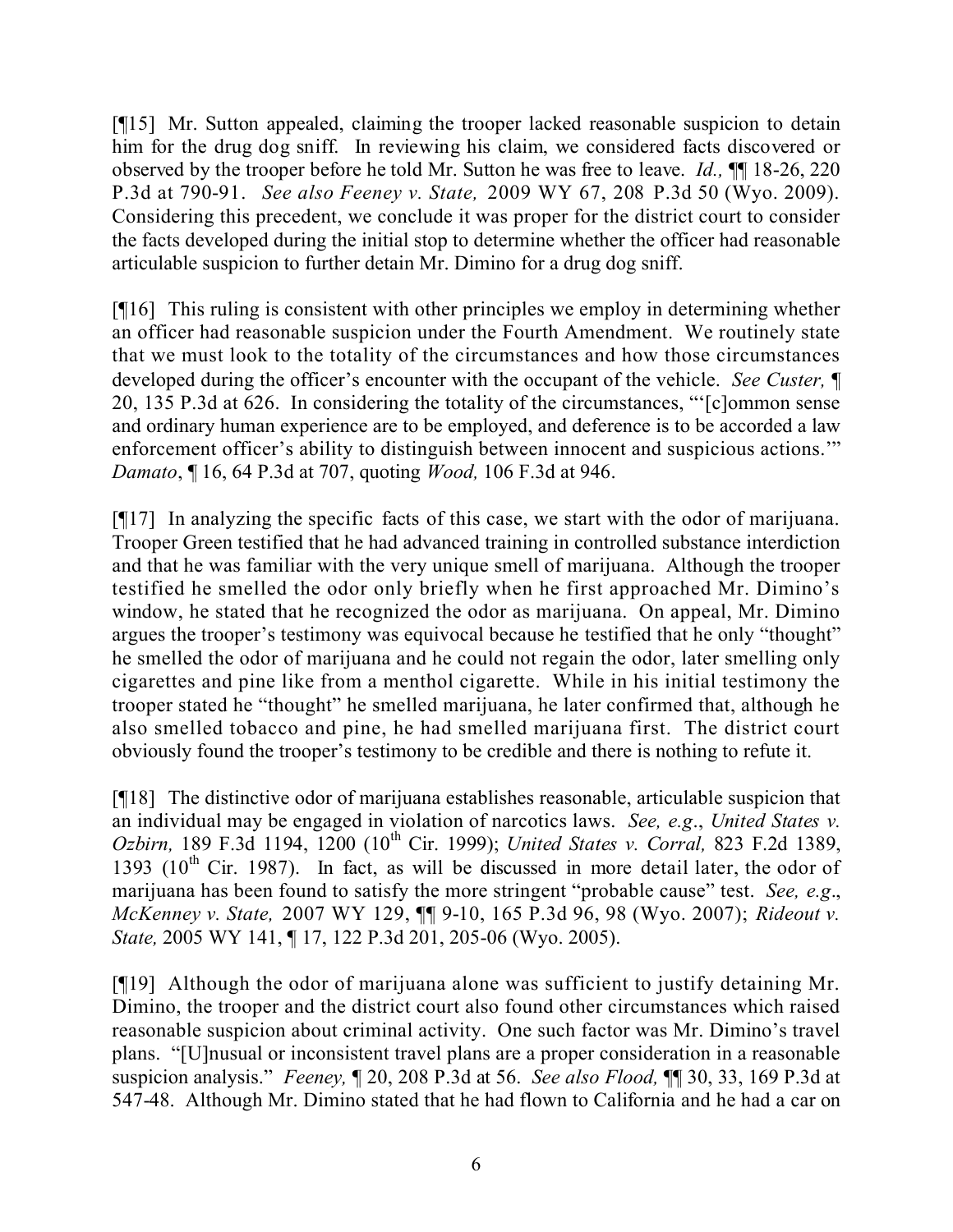the east coast, he rented a car to drive all the way across the country. He said he did so because his car was a "piece of crap" and it was less expensive to rent the car than to fly back to the east coast. The trooper found this explanation suspicious because Mr. Dimino paid approximately \$1,300 to rent the car. *See also Feeney,* ¶¶ 5, 21, 208 P.3d at 52, 56- 57; *Garvin v. State,* 2007 WY 190, ¶¶ 15-16, 172 P.3d 725, 729 (Wyo. 2007) (stating a rental agreement that contradicts or is somehow inconsistent with the traveler's plans is an appropriate consideration in a reasonable suspicion analysis). These circumstances were suspicious and provided grounds for finding reasonable articulable suspicion of criminal activity.

[¶20] The district court also relied on Mr. Dimino's nervousness as one of the factors establishing reasonable suspicion. The trooper testified that Mr. Dimino was sweating and asked to roll down the window in the patrol car even though it was only 25 degrees outside and the interior temperature of the car was 65 degrees. When the trooper asked Mr. Dimino questions, he would hesitate and stall before he answered. The trooper testified that Mr. Dimino "touched his face quite a bit, which is usually a sign of deceit, and the carotid artery on his neck was throbbing the entire time." The trooper also noticed the bottom lid of Mr. Dimino's eyes welled up with tears, which is usually a sign of an "adrenaline dump." He considered all of these signs as indicative of "nervousness that continued throughout the stop."

[¶21] As we have recognized in other cases, a citizen may be expected to be somewhat nervous when stopped by law enforcement for a traffic violation; therefore, generic nervousness has little weight in establishing reasonable suspicion. *Flood,* ¶ 27, 169 P.3d at 546. However, unusual and continued nervousness is entitled to more weight. *Id.*  Considering the many signs of anxiety in this case, we conclude Mr. Dimino's nervousness is a factor that may be given some weight in the reasonable suspicion analysis.

[¶22] All of these factors together justified the trooper's suspicion that Mr. Dimino was engaged in illegal activities. The district court properly held that Mr. Dimino's constitutional rights were not violated when the trooper detained him for the drug dog sniff.

# *Search*

[¶23] Mr. Dimino also challenges the search of his vehicle without a warrant. Under the Fourth Amendment's protection against illegal searches and seizures, warrantless searches are generally per se illegal. One exception to the warrant requirement is the search of a vehicle if law enforcement has probable cause to believe it contains contraband. *Tucker v. State,* 2009 WY 107, ¶ 22, 214 P.3d 236, 243 (Wyo. 2009); *Callaway v. State,* 954 P.2d 1365, 1370 (Wyo. 1998). "Probable cause justifying a stop and search of a vehicle is established if, under the totality of the circumstances, there is a